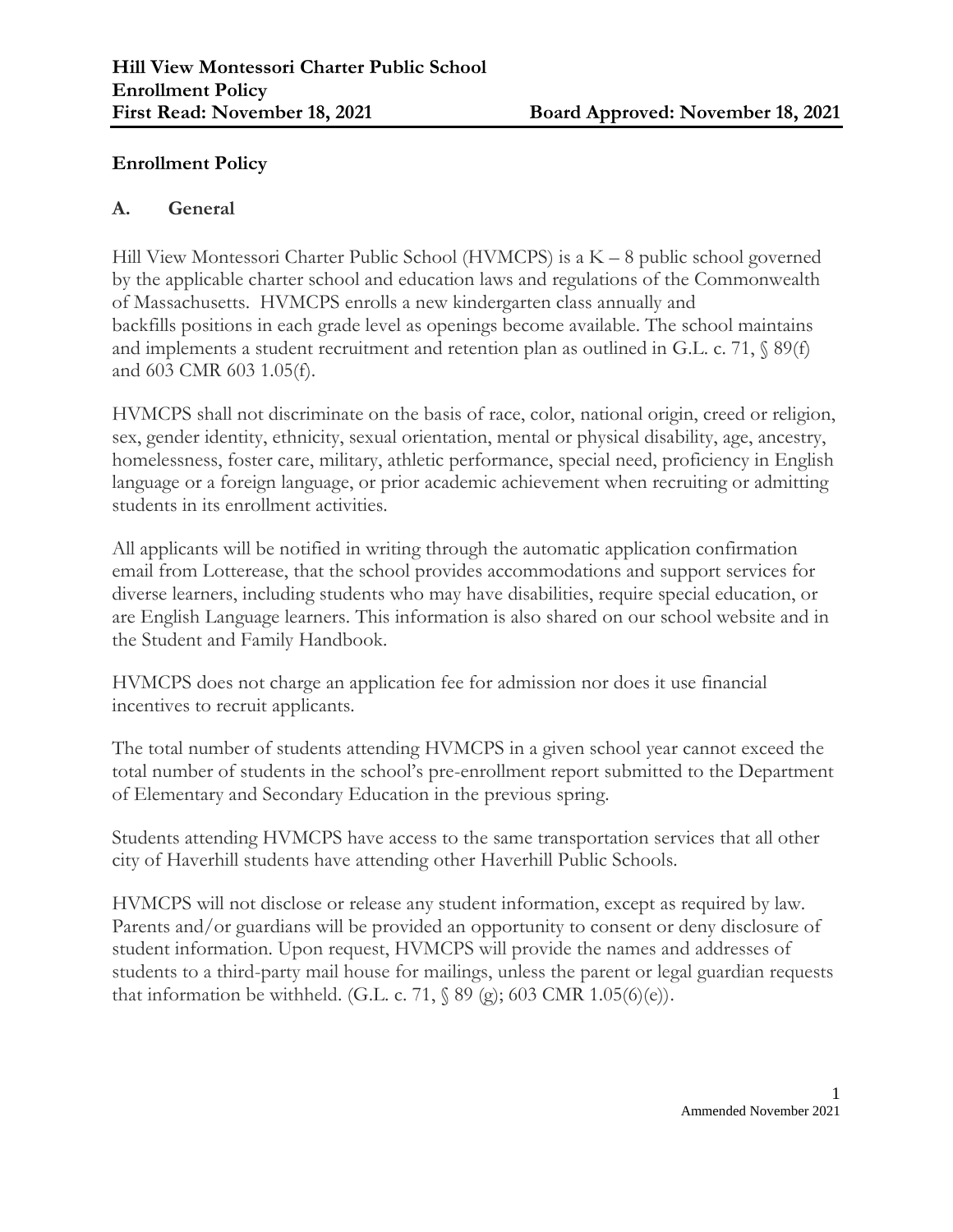# **B. Eligibility Criteria**

To enroll at HVMCPS, all applicants must be Massachusetts residents at the time of application, at the time an offer of admission is made, and while attending HVMCPS. Other than homeless students, parents/guardians must submit two proofs of residency at the time of application and when an offer of admission is made. Proof of residency includes a parent's/guardian's valid Massachusetts driver's license; a utility bill dated within the last 60 days; a deed, mortgage payment or Property tax bill dated within the last 60 days; a current lease, section 8 agreement, or landlord affidavit; a W2 form dated within the last 60 days; and/or a voter registration card. In order for students who may be experiencing homelessness to receive a preference for admission based on current or temporary residence, proof of residency must be provided. The school's homeless liaison will work with the students who may be experiencing homelessness on a case-by-case basis to support their application and enrollment process.

Any student seeking admission to HVMCPS, must successfully complete the grade prior to the grade for which they are applying. Students may submit report cards, transcripts, approved home-schooling plans, and/or other acceptable school records, such as a written affidavit from a school leader, no later than one week prior to their anticipated start date (i.e., the first day of school). Failure to provide proof of successfully completing the prior grade, will result in rescinding the offer of admission and the student being unenrolled from HVMCPS.

For Kindergarten students, the student must have turned 5 years old by August 31 of the applying academic year.

For first grade students, the student must have turned 6 years old by August 31st of the applying academic year, if they did not previously attend kindergarten.

HVMCPS does not require applicants or their families to attend interviews or informational meetings as a condition of enrollment. However, families and students are encouraged to attend an open house, take a tour, and/or meet with HVMCPS before submitting an application. Likewise, HVMCPS does not administer entrance examinations or placement tests, or predicate enrollment on results from any test of ability or achievement or a student's prior academic results at his/her previous school.

HVMCPS reserves the right to terminate a student's enrollment, to retract or rescind any offers of admission, or to un-enroll a student, if it is found that the student and/or his/her parent(s)/guardian(s) submitted false statements or documents during the application process or during any portion of the student's enrollment at HVMCPS. Termination of enrollment also includes a student not passing the prior grade level of which they are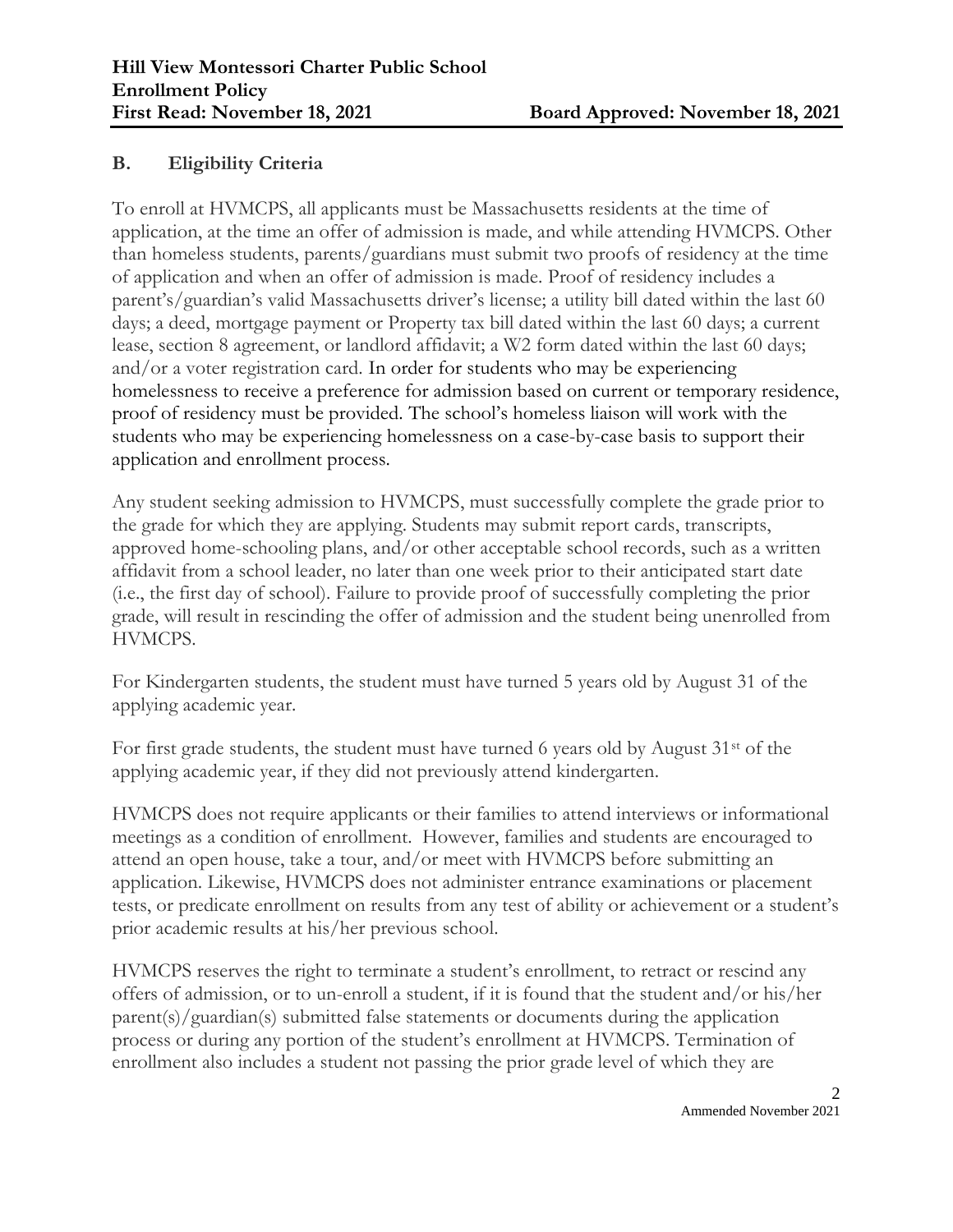applying, (for example if a student is applying for the 3<sup>rd</sup> grade and does not pass 2<sup>nd</sup> grade, they are no longer eligible to attend HVMCPS). The student and/or parent(s)/guardian(s) shall be notified in writing, in the parent's/guardian's native language, of the school's intent to take such action and shall have the opportunity to be heard prior to any withdrawal of the student.

# **C. Application Process**

HVMCPS's application process is not integrated with that of the Haverhill Public School District or any other district. Applications for enrollment are available and accepted from July 1 to January 31. All student's, including homeless, foster care and military have the right to apply to HVMCPS. The application process is done online through Lotterease, lotterease.com, which can also be accessed from HVMCPS's website, hillviewmontessori.org. Any family that does not have internet or computer access, is invited into the school, by appointment, to sit and work with one of our Administrative Assistants to submit their application on Lotterease. Deadlines for submission of applications for the lottery are publicized no later than one month before they occur. Any information requested in the application will not be used to discriminate. HVMCPS shall not charge an application fee to any applicant seeking enrollment at the school.

HVMCPS conducts one principal enrollment lottery each year after February 1, but before March 15, for the upcoming school year. HVMCPS shall publicize the date, time, and location with reasonable notice at least one week before the lottery date.

### **D: Lottery Process**

Annually, the school will determine the number of spaces available each year, by grade level. In situations where there are more eligible applicants in any of the enrollment categories (siblings, residents, or non-residents) than there are spaces available, HVMCPS will hold a lottery. (**HVMCPS shall not hold a lottery when it is capable of admitting every student who seeks admission.**)

HVMCPS shall hold a single lottery for each grade in which applications were accepted for any given school year. This single lottery will include all sibling applicants, resident applicants, and non-resident applicants. A single lottery enables HVMCPS to track the original random lottery order while still maintaining and tracking admissions preferences.

The lottery shall be open to the public and information concerning the lottery shall be published on HVMCPS's website and HVMCPS's Facebook page, at least one week prior to the lottery.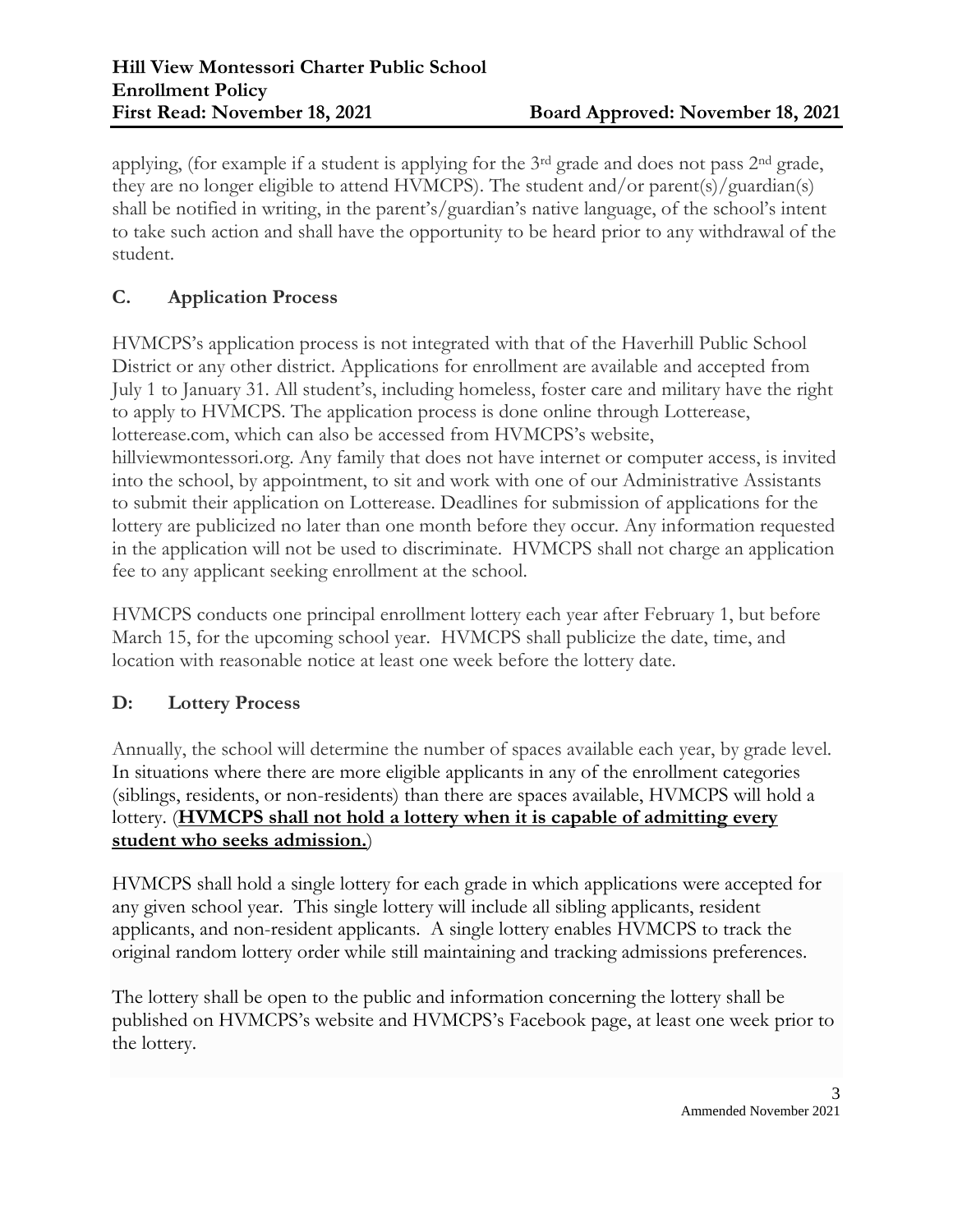The purpose of the lottery is for HVMCPS to determine the applicants who will receive an offer of admission.

The lottery will be drawn by Lotterease with no connection to HVMCPS. Lotterease will randomly draw the names of all students who submitted applications before the deadline. All applicants can view lottery results in real time. All applicants will receive a random lottery number to establish the initial random lottery rank order. After the initial random lottery rank order is created, preferences for admission will be applied. Offers of admission will be made until all the available spaces are filled. After the available spaces are filled, Lotterease will place students not selected during the lottery on a waiting list in the order they are drawn, also taking into consideration preferences for admission.

Students are notified that they are being offered admission to HVMCPS by an automatic email from Lotterease, a phone call and an email from an HVMCPS Administrative Assistant.

Enrollment preferences shall be provided in the following order:

- Siblings of students (residents or nonresidents) already attending HVMCPS at the time an offer of admission is made
- Students who reside in the city or town in which HVMCPS is located
- Students who do not reside in the city or town in which HVMCPS is located

For the purpose of this policy, "siblings" are defined as children having a common parent, either biologically or legally through adoption. (M.G.L. c. 69, § 1B; c. 71, § 89; 603 CMR 1.02)

If HVMCPS's initial enrollment process fails to fill the available spaces, HVMCPS will repeat the lottery process and will give at least one month's notice prior to the application deadline. As spaces become available during the school year, HVMCPS may repeat the enrollment process to fill these openings. (M.G.L. c. 70,  $\S$  89(n). 603 CMR 1.05 (8))

In cases where offering admission to a student, who is not a sibling of another student who is currently attending HVMCPS, from the waitlist would exceed the district charter tuition cap, the student should be skipped but kept on the waitlist. In cases where the enrollment of a student who is a sibling of a student already attending HVMCPS would exceed the district charter school tuition cap, and the school has not admitted other students prior to admitting the sibling, the sibling may be offered admission and the Commonwealth of Massachusetts will provide tuition for the sibling, subject to appropriation. G.L. c. 71, § 89(i)(2); 603 CMR  $1.05(10)(b)$ .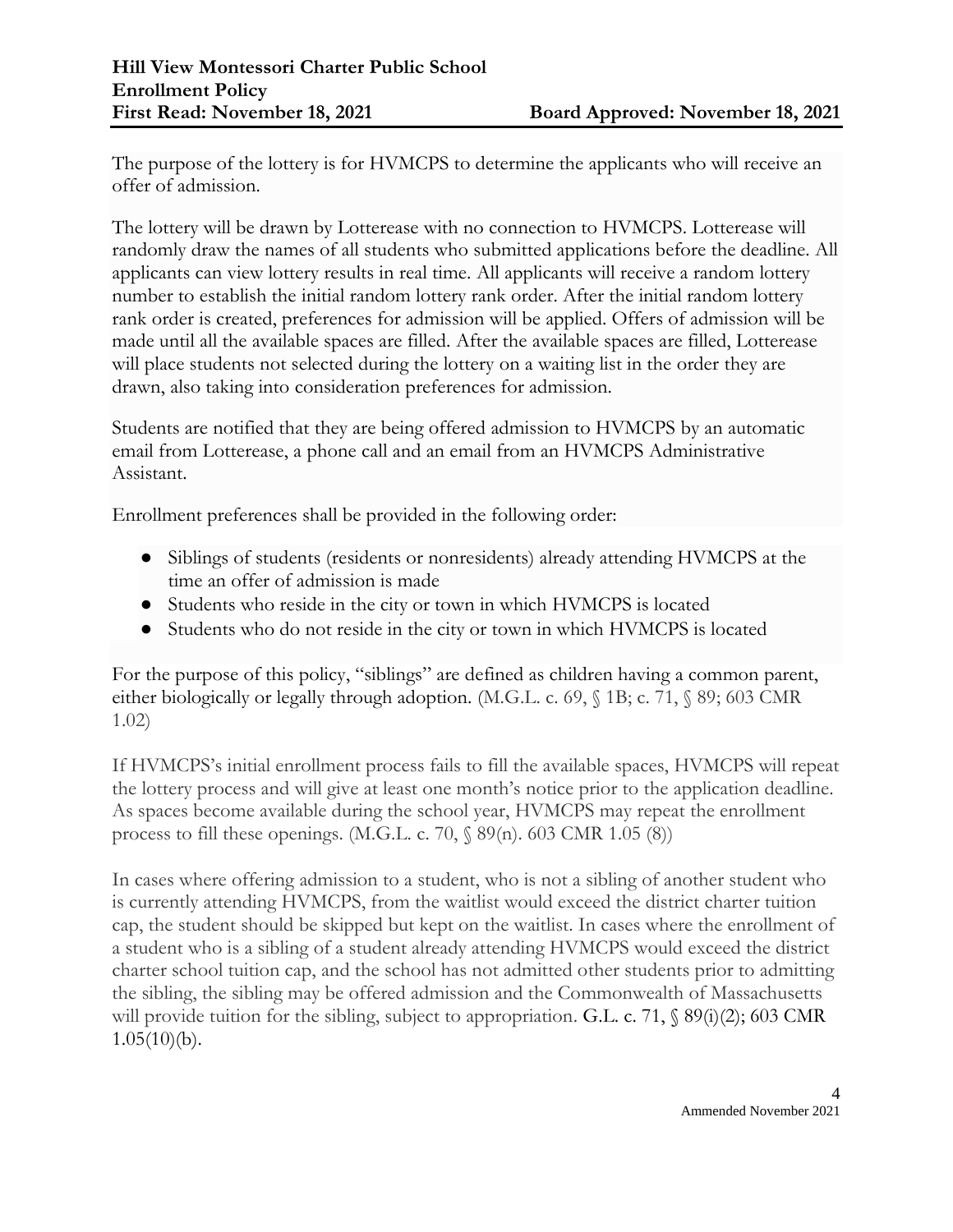### **E: Waitlist**

When the number of applicants requires, HVMCPS shall maintain single waitlist for the grades that the school accepted applications that year while taking into consideration preferences for admission based on sibling status, residential status, non-residential status, and the original random lottery rank order. Wait listed students may be informed of an offer of admission via mail, e-mail, or phone.

HVMCPS recognizes that the order of a student's placement on the wait list may change depending on the preferences that exist at the time an offer of admission is extended (e.g., a student may move up on the waitlist if a wait listed student's sibling begins to attend HVMCPS or if the wait listed student became a "resident applicant" between the date of the lottery and the offer of admission). It is the responsibility of the family of wait listed students to notify the school of any changes in residence that may impact their student's position on the waitlist.

HVMCPS shall keep accurate records of its waitlist containing the names (first, middle, last), dates of birth, cities or towns of residence, telephone numbers, and grade levels of students who entered the lottery but did not gain admission. HVMCPS shall retain its waitlist only for the school year for which the students applied. A new waitlist shall be created after each lottery for the next school year. The waitlists **will not** roll over from one year to the next. If not admitted during an enrollment period, students who are not admitted must reapply for the next year.

When HVMCPS makes an offer of admission to a student on the wait list, HVMCPS shall request proof of residency, sibling status and successfully completing the prior grade, for that student, prior to enrollment.

If a student declines an offer of admission to HVMCPS, that student must reapply in a future application process.

When a student withdraws from HVMCPS for any reason, in accordance with the school's withdrawal policy, the school will backfill the vacant seat of the same grade level from the waiting list. If no waitlist exists for that grade, the school will hold a subsequent application cycle for that grade until the seat is filled.

Vacated seats will continue to be filled until the end of the school year. If a vacancy is not filled after February 15, that vacancy moves to the subsequent grade, to be filled the following school year, except for vacancies that may occur in grade 8.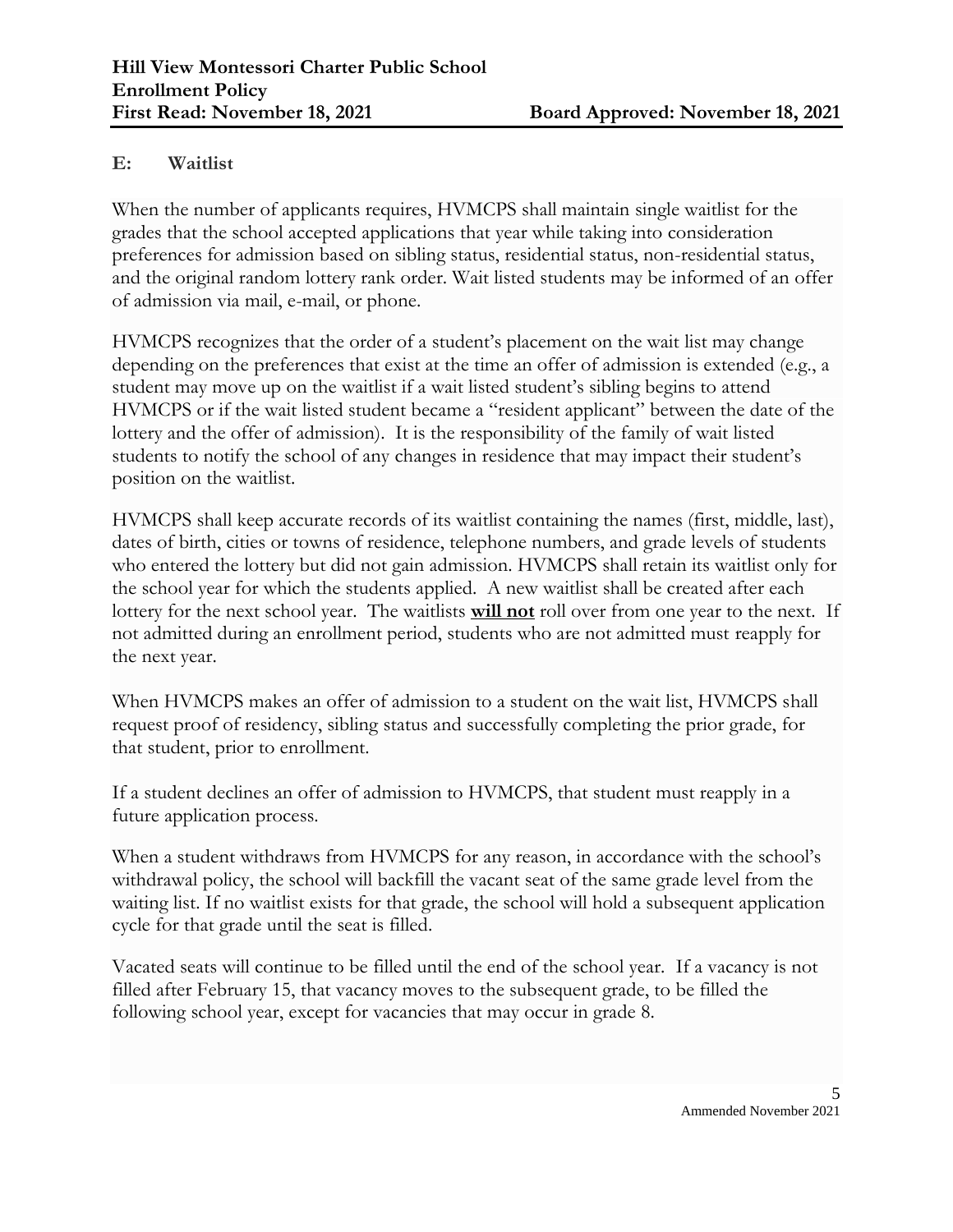### **F: Enrollment Requirements**

All students who are extended enrollment offers must confirm their acceptance within 7 days. All children who are accepted for enrollment, either directly through the lottery or off the waiting list, will receive a packet of Registration Paperwork, which should be completed within 7 days of receipt. Admitted students who fail to submit the registration paperwork within the allotted time will not be able to begin attending the school. Students will be permitted to attend school once all registration paperwork has been submitted.

Before an offer of admission is made by HVMCPS, HVMCPS reserves the right to verify an applicant's address again, at this stage, by requesting proof of residency. Exemptions include students who may be experiencing homelessness, as defined by McKinney-Vento. Families will work with the school's homeless liaison to determine homelessness and assist in completing the application process. The liaison will handle proofs of residency on a case-bycase basis so as to not negatively impact the family's current living situation.

All students will be required to provide evidence in the form of permanent transcripts, that they will complete their current grade, one week before their anticipated start date (i.e., the first day of school). HVMCPS will assist with gathering these documents for students who may be homeless or in foster care.

At least one parent/guardian must sign the application in order for the student's application to be considered valid. HVMCPS does not require dual parental signatures unless a court order indicates otherwise for an individual applicant.

The application does not require submission of the student's social security number.

Any information requested in the application, such as language spoken at home or race/ethnicity, will not be used to discriminate. (G.L. c. 71,  $\S$  89; 603 CMR 1.05 (2))

If an applicant is admitted to and enrolls at HVMCPS, his/her application becomes part of the student's record and shall be maintained in accordance with governing laws and regulations concerning education records. Applicants who do not receive an offer for admission have the right to receive a copy before it is destroyed in accordance with 603 CMR 23.00.

If an applicant is not admitted or elects not to enroll at HVMCPS, the school shall maintain that child's application as a temporary student record for 7 years after the student's name is no longer on the waitlist.